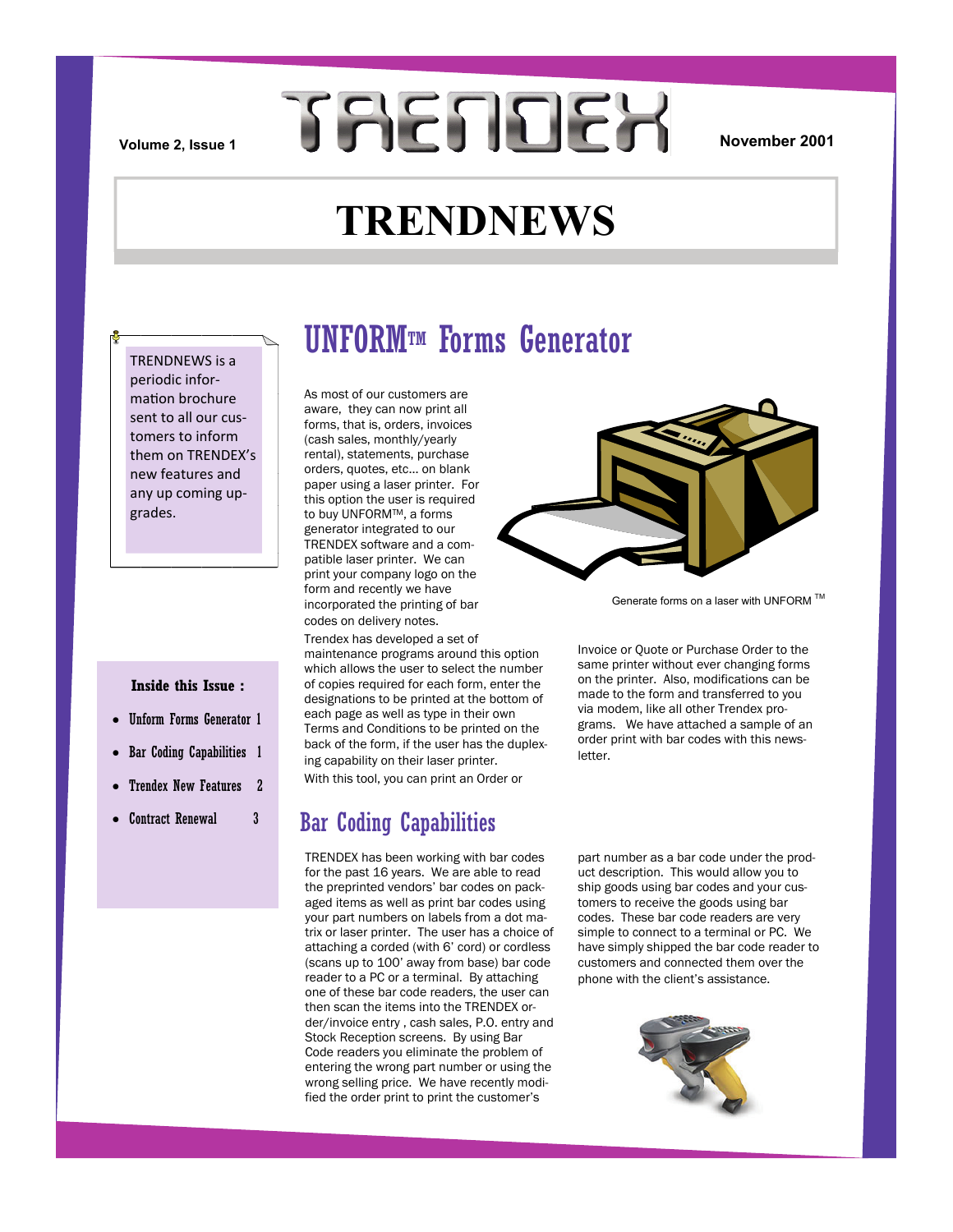## Trendex Future Upgrades & New Features

**TRENDEX'**s trilingual software to accommodate our International customers' needs.

Version 8.00 of the **TRENDEX INFOTREND & GASTREND**  software is almost completed and will be made available free of charge at the end of this year to all our customers with a software maintenance contract. We will be starting with our Infotrend customers and work our way to the Gastrend customers. Each customer will be contacted on an individual basis for the exact date of the upgrade.

Here is a brief overview of the different modifications and new programs :

- **TRENDEX** software is now tri-lingual. Users were always able to toggle from English to French, but now we have added Spanish to our screens to accommodate our new Mexican friends.
- Multi-currency capabilities for the Accounts Receivable. Users were able to use multi-currency for the Accounts Payable but now you will be able to invoice your customer in a foreign currency (ie.: U.S. Dollar or Peso) and have the system convert the invoice into your domestic currency for accounting purposes based on the currency factor of that day.
- Customer Linking will allow users to link different customers to one main Master customer for Cash Receipts purposes.
- Bank Deposit Report at end of the Cash Receipts Journal. In some cases you may submit this as a Deposit Slip and would not be required to complete the Bank Deposit Slip. Please contact your bank to verify if this report will be accepted by your bank.
- Automatic update of product selling prices each time your cost changes during the P.O. reception.
- Packing Slip Merge will allow the user to merge several received packing slips into one vendor invoice.
- Outstanding check list and check print by currency and bank code.
- At P.O. entry, users will be advised if there is a lower price in the system than price being paid for an item
- Printing of customer orders (Delivery Notes) directly from stock reception or the Quote Update to an Order.
- Detailed daily demurrage, users can now use different monthly rental options per customer: month end, demurrage, daily rental. User can also print a pre-billing report for verification prior to printing invoices.
- Hazmat can be charged on the monthly cylinder rental invoice.
- Delivery Route List by truck and route per customer with gas details.
- An administrative password can be asked for if products are being sold below the minimum price or below cost.
- Inventory Replenishment report will print, if requested, inventory turns, EOQ calculation and all outstanding orders.

 Cash Sales has a new option to ask the user for their Login and Password each time an invoice is entered. This will allow administration to know which user entered the invoice.

All customers will be receiving a detailed list of all the changes before the actual upgrade takes place.

We would also like to take this opportunity to inform our customers about several new features presently available with our **INFOTREND & GASTREND** software.

As already mentioned on the first page, **TRENDEX** offers **UNFORMTM** , a forms print program to a laser printer and **Bar Coding** capabilities directly from the Trendex system.

We also offer our customers the following software packages :

#### **FAX CAPABILITIES :**

Customers can now purchase **VSIFAX TM** a UNIX based fax software package that will allow you to fax purchase orders, quotes, statements, invoices and orders directly from the **TRENDEX** software. This software also allows the user to view a log of all fax transmissions.

### **REPORT GENERATOR :**

Customers can create their own customized lists and reports using the **TRENDEX** files with the **GEN-ERALTM** report writer.

#### **COMMUNICATION SOFTWARE:**

Customers have the option of converting their **TRENDEX** files to an ASCII format that can be transferred using **TERM or TinyTermTM** communication software to a PC and then downloaded to EXCEL or any other PC software.

All the above features are purchased options, please contact **TRENDEX** for more information.

- **\*** UNFORM and GENERAL are trademarks of SYNERGETIC DATA SYSTEMS INC.
- **\*** TERM & TinyTerm are trademarks of CENTURY SOFTWARE INC.
- **\*** VSIFAX is a trademark of VSI SYSTEMS INC.

**TinyTerm,** communication software to link PCs to the main server.